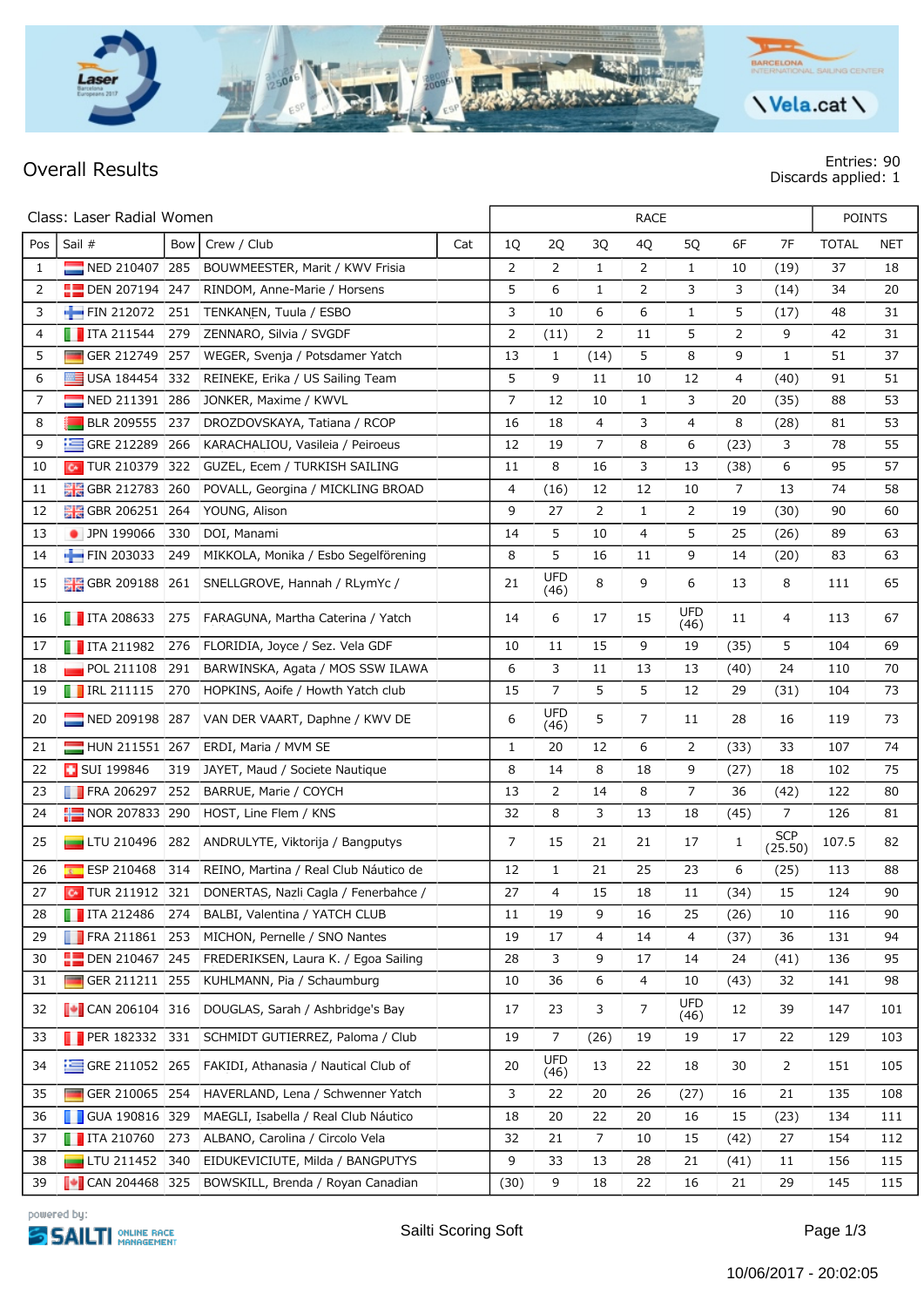| 40 | <b>B</b> GBR 210614 258              | CUMPSTY, Ellie / Chew Valley Lake SC           | 26           | 31                 | 22                 | 12   | 7                     | 18           | (44)               | 160   | 116   |
|----|--------------------------------------|------------------------------------------------|--------------|--------------------|--------------------|------|-----------------------|--------------|--------------------|-------|-------|
| 41 | <b>DEN 207195 246</b>                | MUNCH, Anna / KBL                              | 26           | 15                 | 26                 | 15   | 17                    | 22           | (45)               | 166   | 121   |
| 42 | $E =$ ESP 212171<br>341              | REYES, Fatima / CN s'Arenal / SAILTI           | 4            | 28                 | 19                 | 17   | 20                    | (44)         | 38                 | 170   | 126   |
| 43 | CRO 208709 240                       | LULIC, Sandra / MORNAR                         | 24           | 35                 | 18                 | 14   | 8                     | 31           | (37)               | 167   | 130   |
| 44 | CRO 210748 238                       | DE MICHELI VITTURI, Andela / JK Split          | 17           | 12                 | 25                 | 24   | 26                    | 32           | (43)               | 179   | 136   |
| 45 | <b>RUS 197527 295</b>                | ZYUZINA, Ekaterina                             | 18           | 26                 | 17                 | 20   | 24                    | (39)         | 34                 | 178   | 139   |
| 46 | <b>External SLO 209858 298</b>       | PLETIKOS, Kim / YC PORTOROZ                    | 16           | 10                 | 28                 | 26   | (28)                  | 2            | $\mathbf{1}$       | 111   | 83    |
| 47 | GBR 212662 262                       | THOMPSON, Clementine / GUERNSEY                | 25           | (34)               | 24                 | 19   | 14                    | 16           | $\overline{7}$     | 139   | 105   |
| 48 | GER 211431 256                       | VOSS, Laura Bo / Independiente                 | $\mathbf{1}$ | (40)               | 35                 | 35   | 31                    | 10           | 2                  | 154   | 114   |
| 49 | $\blacksquare$ RUS 190357 294        | MORGUN, Ekaterina                              | 23           | 13                 | <b>DNC</b><br>(46) | 30   | 31                    | 12           | 6                  | 161   | 115   |
| 50 | $E$ ESP 211085<br>313                | PUJOL, Cristina / Club Nàutic Port             | 25           | 13                 | 31                 | (32) | 29                    | $\mathbf{1}$ | 19                 | 150   | 118   |
| 51 | $FIN$ 195578<br>250                  | PARTANEN, Erica / TPS                          | (38)         | 35                 | 24                 | 23   | 27                    | 4            | 5                  | 156   | 118   |
| 52 | NED 207500 288                       | VAN GOOR, Hannah / HJC                         | 34           | 26                 | 19                 | 16   | 23                    | 3            | (37)               | 158   | 121   |
| 53 | $E$ ESP 212516<br>311                | OLIVA VIDAL, Laura / Club Marítim              | 30           | (36)               | 27                 | 27   | 22                    | 8            | 11                 | 161   | 125   |
| 54 | <b>External SLO 206666</b><br>297    | PLETIKOS, Lin / YC PORTODOI                    | 34           | 14                 | 35                 | (39) | 38                    | 7            | 3                  | 170   | 131   |
| 55 | $\sim$ CAN 212631 328                | VITTECOQ, Coralie / POINTE CLAIRE              | (42)         | 28                 | 32                 | 31   | 26                    | 5            | 9                  | 173   | 131   |
| 56 | $\sqrt{10}$ ESP 201611<br>300        | BAUZA, Aina / CV Puerto d'Andratx              | (38)         | 30                 | 30                 | 25   | 20                    | 9            | 22                 | 174   | 136   |
| 57 |                                      | TTA 212778 277 FRAZZA, Francesca / FRAGUA VELA | 22           | 24                 | 23                 | 27   | 25                    | 17           | <b>UFD</b><br>(46) | 184   | 138   |
| 58 |                                      | NOR 210846 289 FLOTOFT ELNAN, Eline / Asker    | (37)         | 23                 | 34                 | 33   | 24                    | 6            | 20                 | 177   | 140   |
| 59 | $\blacksquare$ IRL 210406            | 271 KELLER, Aisling / Lough Derg Yatch         | 15           | UFD<br>(46)        | 23                 | 21   | <b>SCP</b><br>(28.50) | 38           | 18                 | 189.5 | 143.5 |
| 60 | $\frac{1}{2}$ ISR 190882<br>272      | EDELMAN, Nufar / SDOT                          | 24           | 25                 | 30                 | 23   | 28                    | 15           | (38)               | 183   | 145   |
| 61 | ESP 207681 308                       | MARTINEZ ARJONA, Sheila / Club                 | (35)         | 18                 | 29                 | 24   | 30                    | 27           | 24                 | 187   | 152   |
| 62 | $E$ ESP 211081<br>303                | GARCIA AGUILAR, Cristina / Club                | 29           | UFD<br>(46)        | 33                 | 36   | 37                    | 11           | 10                 | 202   | 156   |
| 63 | <b>B</b> SUI 208300<br>320           | NORDQUIST, Andrea / Societe                    | 31           | (42)               | 27                 | 30   | 22                    | 20           | 26                 | 198   | 156   |
| 64 | $E = ESP 209804$<br>318              | SANCHEZ, Carlota / Real Club Náutico           | 28           | 24                 | 28                 | 31   | 32                    | (34)         | 14                 | 191   | 157   |
| 65 | <b>ESP 213384</b><br>301             | BONET PUIG, Magdalena / CN Ràpita              | 22           | (33)               | 31                 | 32   | 29                    | 14           | 32                 | 193   | 160   |
| 66 | GBR 206365 259                       | PAVEY, Rheanna / Stour SC                      | 21           | 21                 | 36                 | 36   | 35                    | 13           | (41)               | 203   | 162   |
| 67 | $\blacksquare$ EST 206437 248        | POHLAK, Anna / Tallin Yatch Club               | 23           | 27                 | 25                 | 28   | <b>DNC</b><br>(46)    | 28           | 31                 | 208   | 162   |
| 68 | $E$ ESP 206342                       | 312 OLIVA VIDAL, Miriam / Club Nàutic          | 40           | 4                  | 41                 | (44) | 42                    | 29           | 8                  | 208   | 164   |
| 69 | POR 209226 34<br>O.                  | JOAO, Carolina / SPORT ALYES E                 | 36           | (43)               | 29                 | 35   | 34                    | 18           | 15                 | 210   | 167   |
| 70 | ESP 208197 307                       | MARICHAL VILLALBA, Maria Jose /                | 20           | 30                 | (43)               | 41   | 40                    | 25           | 13                 | 212   | 169   |
| 71 | $\blacksquare$ ITA 211989<br>278     | TEMPESTI, Claretta / Circolo Nautico           | (39)         | 37                 | 20                 | 29   | 32                    | 19           | 33                 | 209   | 170   |
| 72 | $E$ ESP 200246<br>299                | ANDUGAR GISBERT, Angela / Club                 | 33           | 25                 | 38                 | (38) | 34                    | 24           | 17                 | 209   | 171   |
| 73 | ESP 211290 304                       | GUILLERMO, Virginia / Club Nàutic              | 37           | 29                 | (44)               | 42   | 41                    | 26           | 4                  | 223   | 179   |
| 74 | $\sim$ CAN 210105 326                | DEWEY, Maura / Royal Victoria Yatch            | 27           | <b>UFD</b><br>(46) | 34                 | 33   | 33                    | 35           | 21                 | 229   | 183   |
| 75 | CZE 208363 243                       | BEZDEKOVA, Martina / Jachtsport Brno           | 29           | 17                 | 37                 | 37   | 36                    | 31           | (39)               | 226   | 187   |
| 76 | ESP 181459 305                       | HAVENGA, Catherine / RCN Palma                 | 33           | 39                 | 41                 | (44) | 43                    | 22           | 12                 | 234   | 190   |
| 77 | $\bullet$ POR 207751 3               | FRANCHI, Federica / SPORT ALYES E              | 35           | 31                 | 37                 | (38) | 36                    | 32           | 23                 | 232   | 194   |
| 78 | ESP 203553<br>310<br>$\mathcal{R}$ . | MURO, Beatriz / Club Nàutic Cambrils           | (44)         | 16                 | 42                 | 41   | 42                    | 41           | 16                 | 242   | 198   |
| 79 | $E$ ESP 190993<br>309                | MIQUEL, Elia / Club Nàutic Vilassar de         | 39           | 22                 | 44                 | (45) | 44                    | 21           | 29                 | 244   | 199   |
| 80 | $E =$ ESP 198426 306                 | IESS, Pilar / Real Club Náutico de Gran        | (42)         | 34                 | 39                 | 40   | 39                    | 23           | 30                 | 247   | 205   |
| 81 | ESP 201342<br>302                    | FRANCESCHI, Sara / CM Mahón                    | 31           | 38                 | 38                 | 37   | (40)                  | 30           | 34                 | 248   | 208   |
| 82 | $LAT$ 212190<br>280                  | ELERTE, Agija / Riga YC                        | 36           | 32                 | 36                 | 34   | 35                    | (42)         | 36                 | 251   | 209   |
| 83 | GBR 211457 263                       | WOODINGS, Alice / Mount Batten                 | 41           | 29                 | 33                 | 34   | 33                    | (43)         | 42                 | 255   | 212   |
| 84 | LAT 207538   281                     | KUMPINA, Estere / Riga YC                      | 41           | <b>UFD</b><br>(46) | 32                 | 29   | 30                    | 39           | 43                 | 260   | 214   |
| 85 | UKR 201119 338                       | KIRIK, Alina / Kier Obolon                     | 43           | 37                 | 40                 | (43) | 41                    | 33           | 25                 | 262   | 219   |
| 86 | UKR 203363 337                       | VINOHRADOVA, Yelyzaveta / Oboior               | (45)         | 32                 | 39                 | 39   | 38                    | 44           | 28                 | 265   | 220   |
| 87 | MNE 207266 284                       | KUSOVAC, Irena / JK DELFIN                     | (44)         | 38                 | 40                 | 40   | 37                    | 36           | 40                 | 275   | 231   |